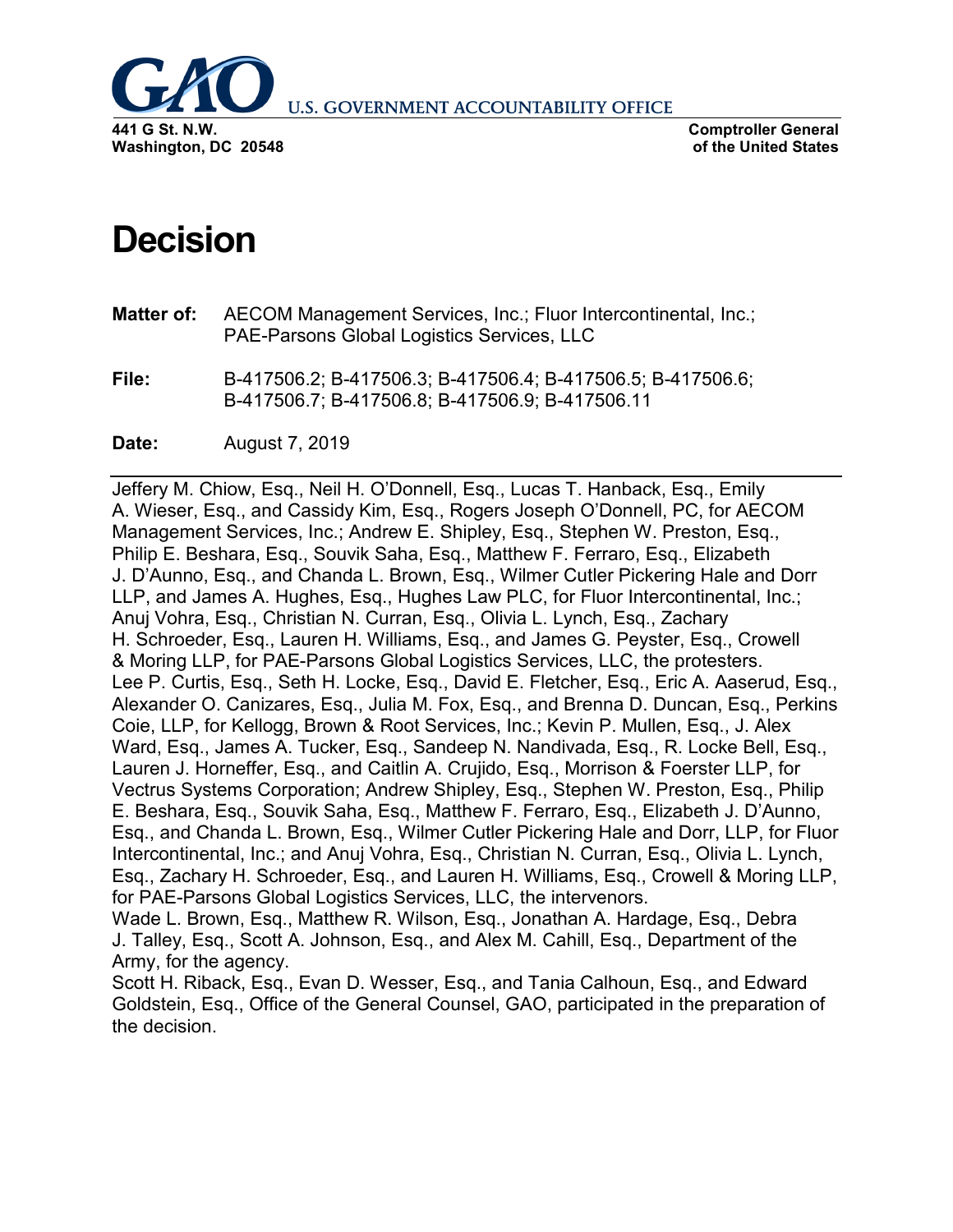## **DIGEST**

Protests are dismissed where the matter involved is the subject of litigation before a court of competent jurisdiction.

## **DECISION**

AECOM Management Services, Inc., $1$  of Germantown, Maryland, protests the award of contracts (and the issuance of task orders) in connection with the logistics civil augmentation program (LOGCAP) to Kellogg, Brown & Root Services, Inc. (KBR), of Houston, Texas; Vectrus Systems Corporation, of Colorado Springs, Colorado; Fluor Intercontinental, Inc., of Greenville, South Carolina, and PAE-Parsons Global Logistics Services (P2GLS), of Arlington, Virginia, under request for proposals (RFP) No. W52P1J-16-R-0001, which was issued by the Department of the Army, for support services for U.S. Military installations worldwide. Additionally, Fluor and P2GLS, both of which received LOGCAP contracts, protest the Army's decision to issue task orders to KBR and Vectrus in support of U.S. military installations in the African Command (AFRICOM), European Command (EUCOM), Central Command (CENTCOM), Pacific Command (PACOM), and Afghanistan. All three protesters primarily challenge the agency's evaluation of proposals, and resulting selection decisions.

We dismiss the protests because the subject matter of the protests is currently pending before a court of competent jurisdiction.

#### BACKGROUND

LOGCAP fulfills the Department of the Army's requirements to provide global logistical support capabilities through the Army Sustainment Command to Geographical Combatant Commands (GCCs) and Army Service Component Commands (ASCCs) so that military units can carry out critical missions without having to focus on base operation activities. LOGCAP establishes contracted solutions and capabilities, incorporating an extensive portfolio of services, such as: "Setting the Theater"; supply operations; transportation services; engineering services; base camp services; and other logistics and sustainment support services. These services are detailed in more than 200 work breakdown structure (WBS) references in the Performance Work Statement (PWS), including: minor construction; food services; laundry; morale, welfare and recreation services; billeting; and facility management. See Agency Report (AR), Tab 120-1, Source Selection Plan, at 5.

The RFP, which was issued on November 20, 2017, and subsequently amended 11 times, sought proposals for the award of multiple indefinite-delivery, indefinite-

<span id="page-1-0"></span> $1$  URS Federal Services, Inc. submitted the original proposal in this acquisition, but during the competition, it changed its name to AECOM Management Services, Inc.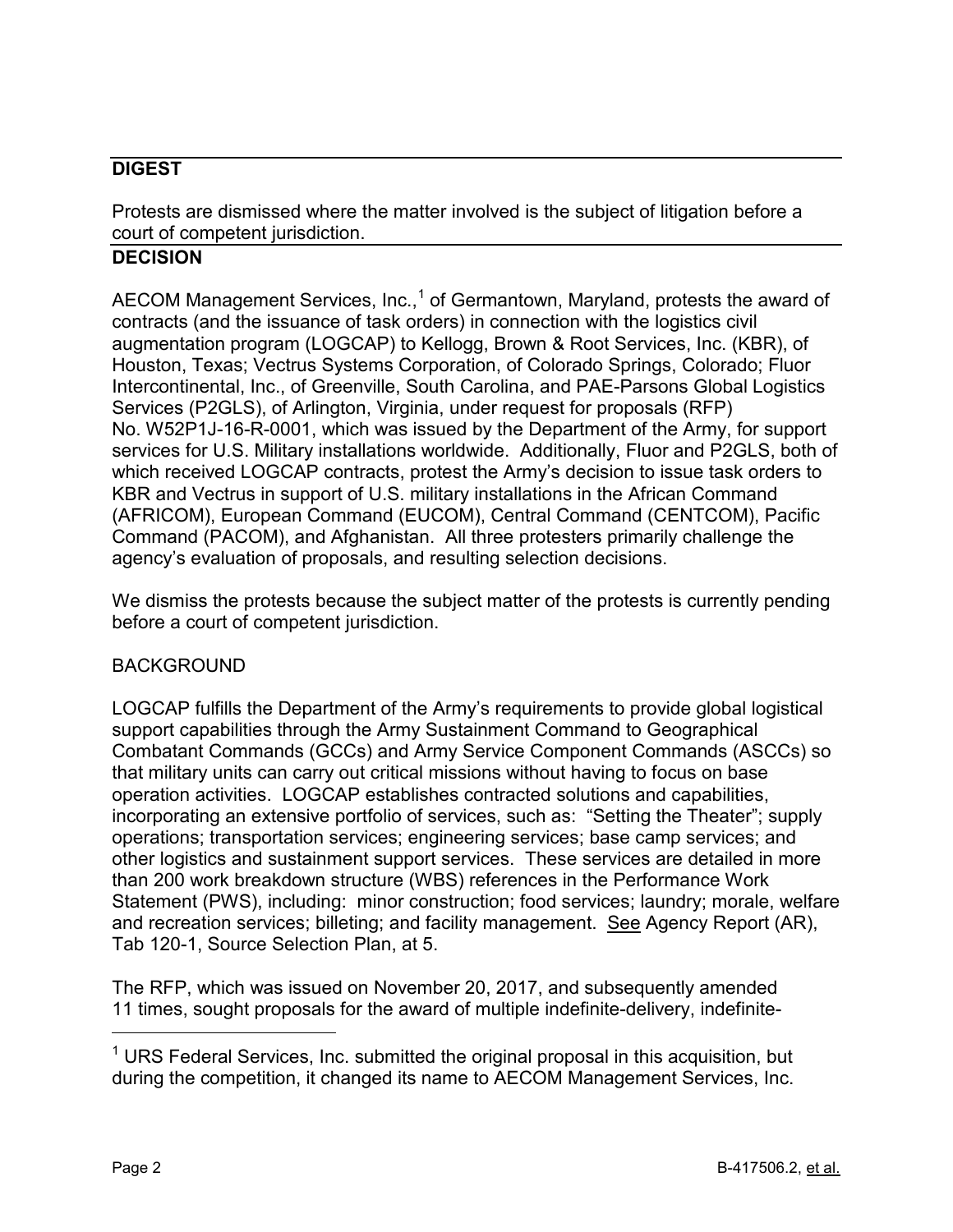quantity (IDIQ) contracts for the Army's fifth generation LOGCAP, LOGCAP V. The RFP contemplated the award of between four and six IDIQ contracts, with each contract having an initial five-year ordering period and five, 1-year optional ordering periods. RFP at  $2.2$  $2.2$  Task orders can be awarded using fixed-price, cost-reimbursable, or laborhour type contract line item numbers. Id. at 3. The cumulative maximum anticipated dollar amount for all of the IDIQ contracts is \$82 billion. Id.

In addition to the award of the IDIQ contracts, the RFP also contemplated the issuance of the first seven task orders in support of U.S. military operations in: Northern Command (NORTHCOM); Southern Command (SOUTHCOM); EUCOM; AFRICOM; CENTCOM; PACOM; and Afghanistan. Id. at 115-116.<sup>[3](#page-2-1)</sup>

Offerors were required to submit only one proposal encompassing all six GCCs/ASCCs and Afghanistan. RFP at 101. Award of the IDIQ contracts and issuance of the corresponding seven initial task orders was to be made on a best-value tradeoff basis, considering the following four factors, which are listed in descending order of importance: (1) technical/management; (2) past performance; (3) small business participation; and (4) cost/price. Id. at 114-115. With respect to the technical/ management factor, the Army was to assign a separate adjectival rating for each GCC/ASCC. Id. at 115. With respect to the past performance and small business participation factors, the agency was to assign one overall adjectival rating for each factor. Id. With respect to cost/price, the Army was to determine a separate total evaluated cost/price for each GCC/ASCC and Afghanistan. Id.

The RFP specified that the Army would make seven best-value decisions and "all awards would be made concurrently." Id. For example, with respect to EUCOM, the RFP provided that the Army would "make an award (Basic IDIQ and associated Task Order(s))." Id. Thus, the selection decision for each GCC/ASCC and Afghanistan would be for both the base LOGCAP V IDIQ contract and the associated task order for the specific GCC/ASCC and Afghanistan. If an offeror's proposal was not selected for any GCC/ASCC or Afghanistan, it would not receive an IDIQ contract.

<span id="page-2-0"></span> $2$  References herein to the RFP and its associated attachments are to the version produced by the Army that is conformed through RFP amendment No. 11.

<span id="page-2-1"></span> $3$  The regions were divided into 3 operational groups. Operational group 1 included EUCOM and PACOM; an offeror was eligible to receive only one task order award in operational group 1. RFP at 115-116. Operational group 2 included CENTCOM, NORTHCOM, AFRICOM, and SOUTHCOM; an offeror was eligible to receive only one task order award in operational group 2. Id. at 116. Operational group 3 included only Afghanistan; all offerors that were selected for an operational group 1 or 2 award, with the exception of the CENTCOM awardee, were eligible for award of the Afghanistan task order. Id.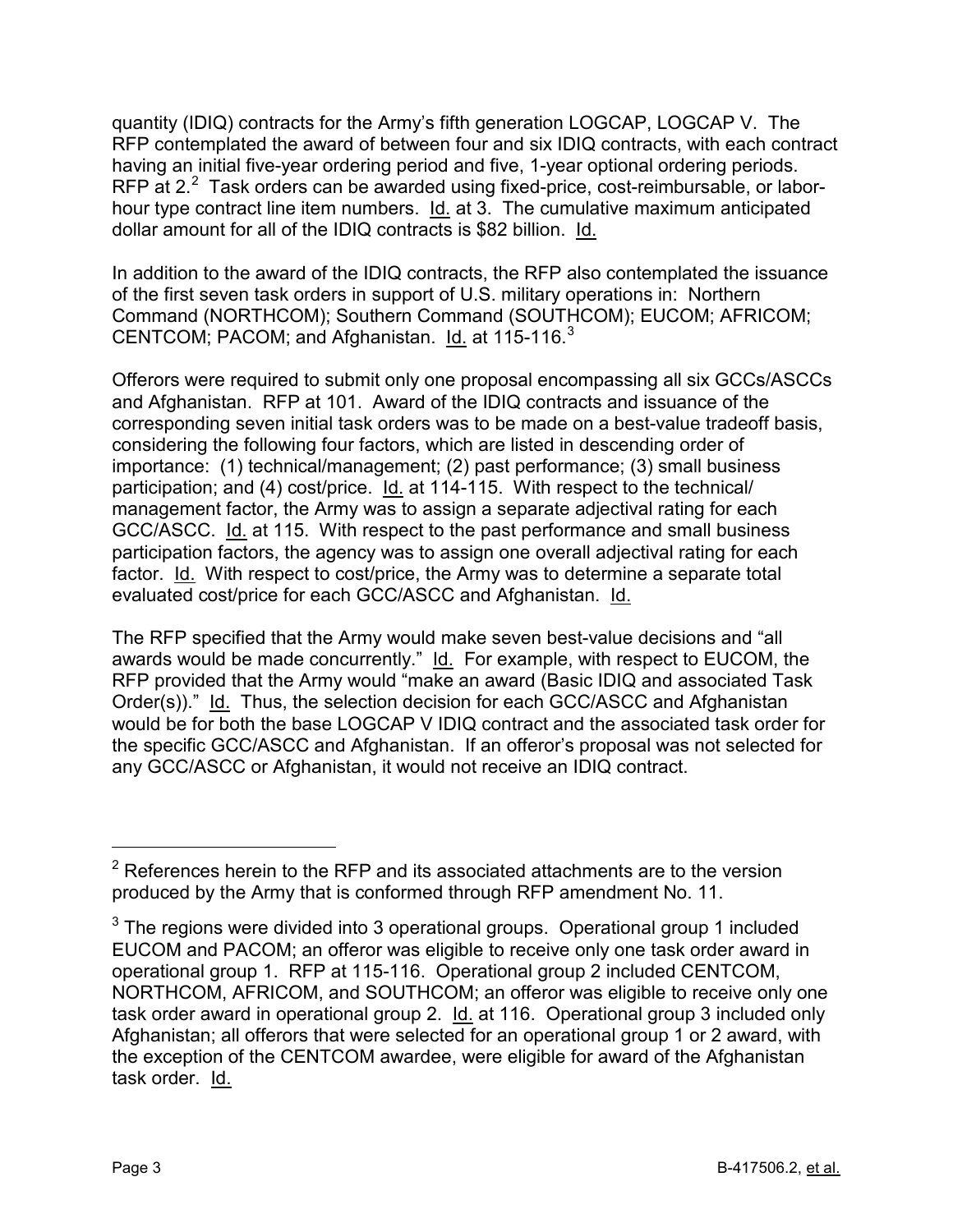The Army received six proposals in response to the RFP from DynCorp International LLC, AECOM, Fluor, P2GLS, KBR, and Vectrus. On April 9, the Army issued its source selection decision memorializing the seven best-value decisions contemplated by the RFP. Specifically, the Army determined that the following proposals offered the best value to the government:

| <b>GCC/ASCC</b>            | <b>Awardee</b>     | <b>Total Evaluated</b><br><b>Cost/Price</b> |
|----------------------------|--------------------|---------------------------------------------|
| <b>Operational Group 1</b> |                    |                                             |
| <b>EUCOM</b>               | <b>KBR</b>         | \$183,304,832                               |
| <b>PACOM</b>               | Vectrus            | \$349,187,574                               |
| <b>Operational Group 2</b> |                    |                                             |
| <b>CENTCOM</b>             | Vectrus            | \$1,033,852,367                             |
| <b>NORTHCOM</b>            | <b>KBR</b>         | \$393,988,698                               |
| <b>AFRICOM</b>             | Fluor              | \$137,222,538                               |
| <b>SOUTHCOM</b>            | P <sub>2</sub> GLS | \$34,596,500                                |
| <b>Operational Group 3</b> |                    |                                             |
| Afghanistan                | <b>KBR</b>         | \$1,372,043,985                             |

AR, Tab 123, Source Selection Decision, at 7, 12, 15, 18, 19, 22, 23.

As a result of the selection decisions, KBR, Vectrus, Fluor, and P2GLS simultaneously received both LOGCAP V IDIQ contracts and the associated task orders. In contrast, because DynCorp and AECOM were not found to offer the government the best value in any GCC/ASCC or Afghanistan, neither offeror received an IDIQ contract.

On April 22, DynCorp filed a protest with our Office challenging the agency's award of the contracts and issuance of the task orders. DynCorp primarily challenged the agency's evaluation of proposals, and the resulting best-value decisions. On May 1, AECOM also filed a protest with our Office challenging the agency's award of the contracts and issuance of the task orders. AECOM similarly challenged the agency's evaluation of proposals, and the resulting best-value decisions. Also on May 1, Fluor and P2GLS, both of which had been awarded IDIQ contracts and the associated task orders for AFRICOM and SOUTHCOM, respectively challenged discrete GCC/ASCC task order award decisions. Specifically, Fluor challenged the agency's decisions with respect to EUCOM, PACOM, CENTCOM, and Afghanistan, while P2GLS challenged the PACOM and AFRICOM decisions. Our Office separately developed each protest.

On July 31, our Office issued a decision denying DynCorp's protest, DynCorp Int'l, LLC, B-417506, B-417506.10, July 31, 2019, 2019 CPD ¶ \_\_. Subsequent to our decision, DynCorp notified our Office on August 5 that it filed a protest with respect to the LOGCAP V procurement with the United States Court of Federal Claims.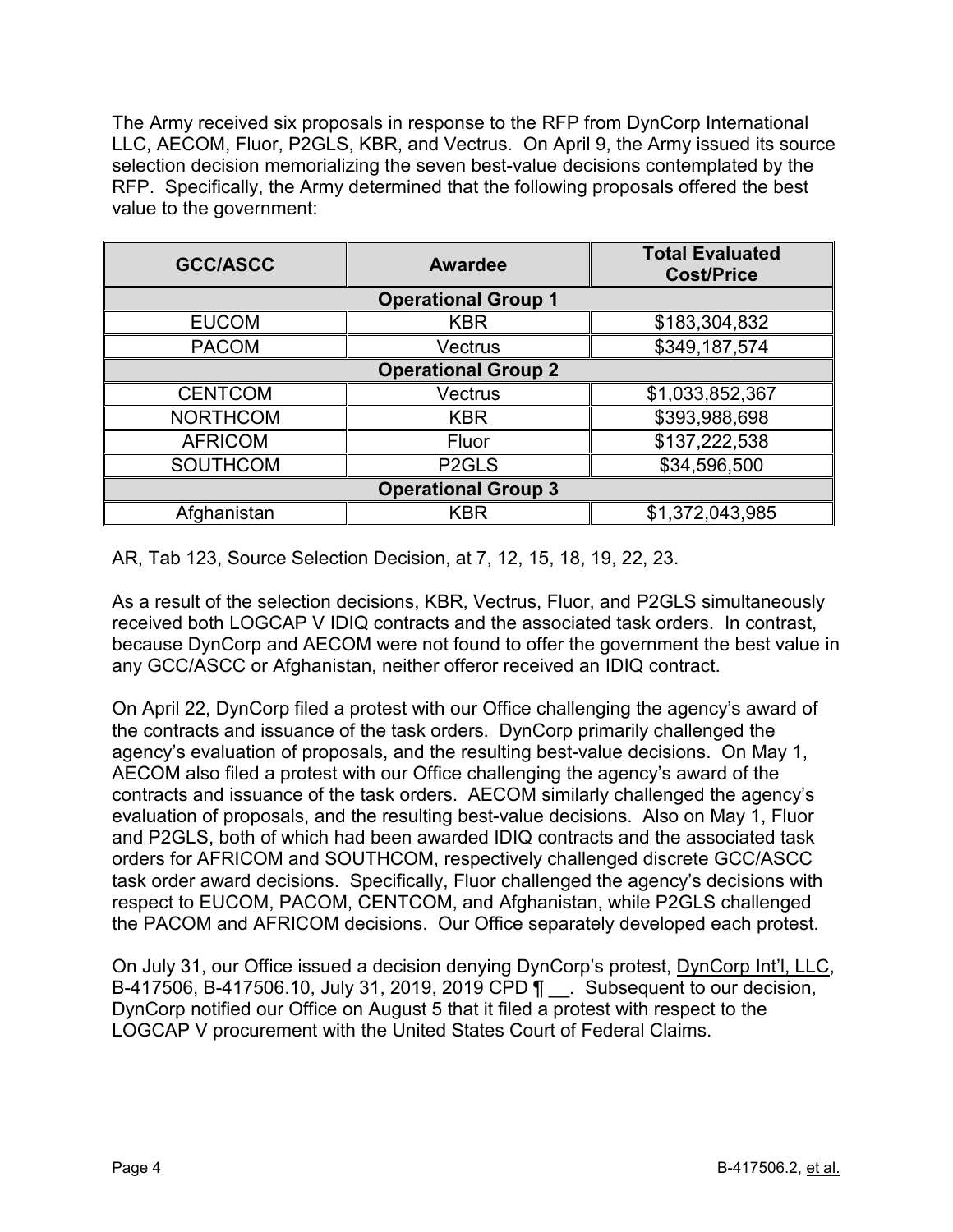### **DISCUSSION**

Our Bid Protest Regulations provide that we will not decide a protest where the matter involved is the subject of litigation before a court of competent jurisdiction. 4 C.F.R. § 21.11(b). Even where the issues before the court are not the same as those raised in our Office by a protester, or are brought by a party other than the protester, we will not consider the protest if the court's disposition of the matter would render a decision by our Office academic. Consolidated Serv. Grp., Inc., et al., B-416443.3 et al., Nov. 19, 2018, 2018 CPD ¶ 393 at 4-5; Schuerman Dev. Co., B-238464.3, Oct 3, 1991, 91-2 CPD ¶ 286 at 2-3. Here, the matter involved in the protests is currently before a court of competent jurisdiction.

Specifically, DynCorp is challenging before the Court of Federal Claims its non-award of a LOGCAP V IDIQ contract (and the resulting task order awards) in any of the GCCs/ASCCs or Afghanistan. AECOM's protest currently pending before our Office similarly challenges its non-award of a LOGCAP V IDIQ contract (and the associated task orders) in any of the GCCs/ASCCs or Afghanistan. Additionally, although Fluor and P2GLS were awarded IDIQ contracts (and the associated task orders for AFRICOM and SOUTCHOM, respectively), they nevertheless challenge the agency's decisions with respect to the issuance of other specific GCC/ASCC task orders. The unique circumstances of this procurement, however, inextricably intertwined the agency's contract award and task order issuance decisions.

In this regard, the RFP sought proposals for the award of between four and six LOGCAP V IDIQ contracts. RFP at 2. The RFP also contemplated the simultaneous issuance of the first seven task orders. Id. at 115-116. To this end, the RFP required offerors to submit only one proposal encompassing all GCCs/ASCCs and Afghanistan that would be covered by the seven initial task orders, and specifically provided that the agency would conduct seven best-value decisions and make all awards "concurrently." Id. at 101, 115. Furthermore, the RFP provided that the selection decision for each GCC/ASCC and Afghanistan would be for both the underlying IDIQ contract, as well as the associated task orders. Id. at 115. Additionally, the Army issued one source selection decision encompassing all contract and task order awards. Agency Report, Tab 123, Source Selection Decision.

Therefore, the court's resolution of DynCorp's protest challenging the agency's evaluation of proposals and resulting award decisions could render a decision by our Office on AECOM's, Fluor's, and P2GLS' similar challenges academic. See, e.g., Robinson Enters.--Request for Recon., B-238594.2, Apr. 19, 1990, 90-1 CPD ¶ 402 at 2 (affirming dismissal of a protest challenging the protester's exclusion from the competitive range where a second disappointed offeror filed a protest in court challenging the agency's evaluation of proposals because the potential relief our Office could grant in the dismissed protest, i.e., reevaluation of proposals, was virtually identical to the remedies that could be granted by the court in the second protest); Snowblast-Sicard, Inc., B-230983.2, Aug. 30, 1989, 89-2 CPD ¶ 190 at 2 (similarly